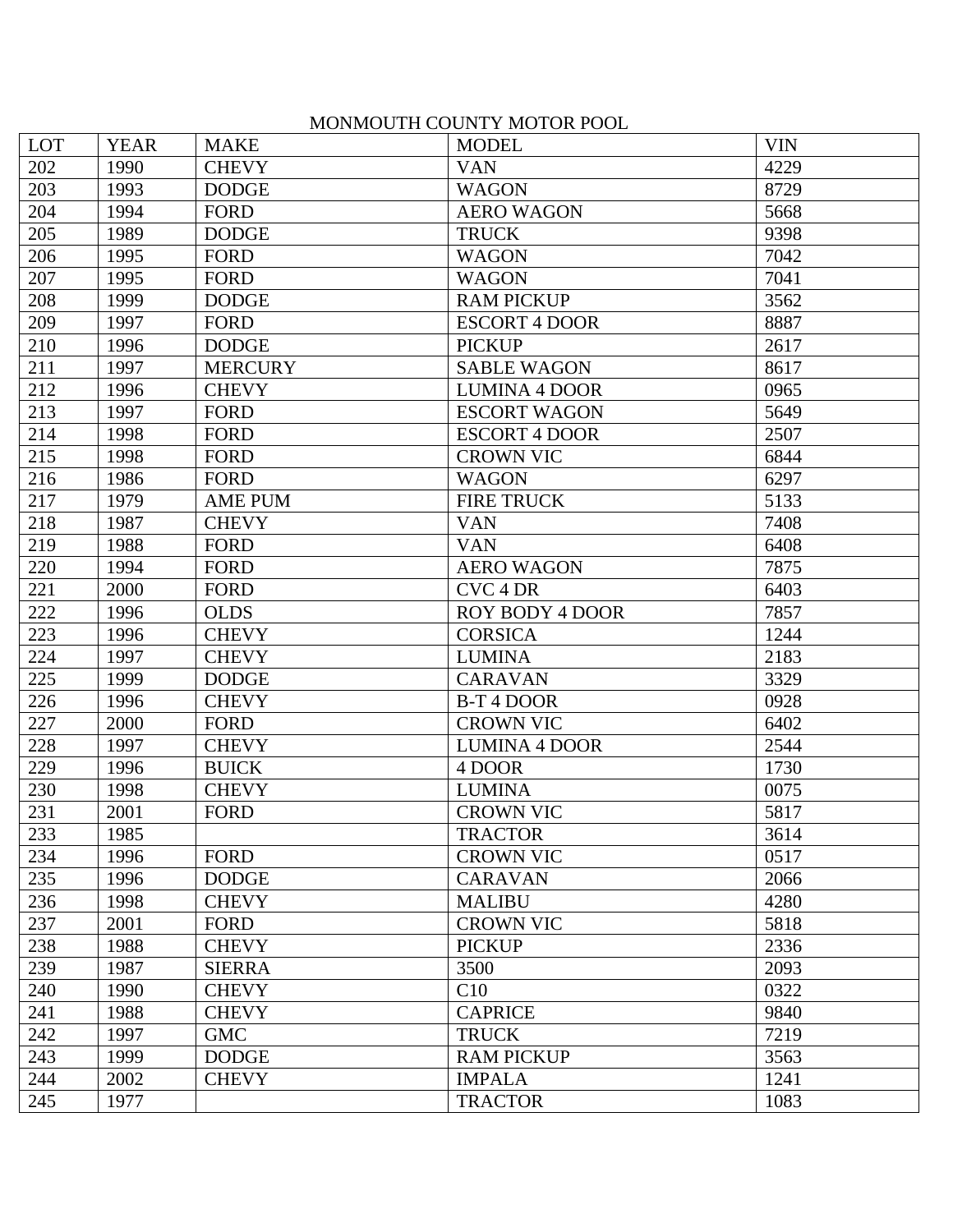| 246  | 1991 | <b>FORD</b>                | <b>PICKUP</b>          | 9275        |
|------|------|----------------------------|------------------------|-------------|
| 247  | 1999 | <b>FORD</b>                | <b>ESCORT</b>          | 6249        |
| 248  | 1990 | <b>FORD</b>                | <b>PICKUP</b>          | 8904        |
| 249  | 1998 | <b>JEEP</b>                | <b>WRANGLER</b>        | 1208        |
| 250  | 1985 | <b>FORD</b>                | <b>PICKUP</b>          | 2907        |
| 251  | 1996 | <b>DODGE</b>               | <b>NEON</b>            | 8861        |
| 252  | 1988 | <b>DEL</b>                 | <b>TRAILER</b>         | 0988        |
| 253  | 2001 | <b>CHIPPER</b>             | <b>TRAILER</b>         | 7083        |
| 255  | 1999 | <b>CHIPPER</b>             | <b>TRAILER</b>         | 4606        |
| 256  | 1994 | <b>GMC</b>                 | <b>WAGON</b>           | 3596        |
| 257  | 1998 | <b>JEEP</b>                | <b>WRANGLER</b>        | 1728        |
| 258  | 1997 | <b>FORD</b>                | <b>TAURUS</b>          | 8363        |
| 259  | 1990 | <b>FORD</b>                | <b>CROWN VIC</b>       | 8503        |
| 260  | 2002 | <b>GMC</b>                 | <b>SONOMA PICKUP</b>   | 1429        |
| 261  | 1996 | <b>CHEVY</b>               | <b>CORSICA</b>         | 0959        |
| 263  | 1997 | <b>FORD</b>                | <b>ESCORT</b>          | 8882        |
| 264  | 1997 | <b>FORD</b>                | <b>ESCORT</b>          | 8883        |
| 265  | 1999 | <b>FORD</b>                | <b>TAURUS WAGON</b>    | 8786        |
| 266  | 1986 | <b>INTERNATIONAL</b>       | <b>MODEL F19 TRUCK</b> | 0995        |
| 267  | 1994 | <b>CRANE</b>               |                        | 5821        |
| 268  |      | <b>ARROW</b>               | <b>BOARD</b>           | <b>B105</b> |
| 270  |      | <b>TEST MEASURE PROVER</b> |                        | 8076        |
| 271  | 2000 | <b>CHEVY</b>               | <b>CAVALIER</b>        | 8794        |
| 272  | 1997 | <b>FORD</b>                | <b>AERO WAGON</b>      | 5052        |
| 273  | 1998 | <b>CHEVY</b>               | <b>MALIBU</b>          | 2828        |
| 274  | 1999 | <b>FORD</b>                | <b>TAURUS</b>          | 8788        |
| 276  | 1997 | <b>CHEVY</b>               | <b>LUMINA</b>          | 9551        |
| 277  | 1996 | <b>DODGE</b>               | <b>CARAVAN</b>         | 2065        |
| 278  | 1998 | <b>CHEVY</b>               | <b>MALIBU</b>          | 4203        |
| 279  | 1997 | <b>FORD</b>                | <b>AEROSTAR</b>        | 5051        |
| 280  | 1997 | <b>FORD</b>                | <b>ESCORT WAGON</b>    | 0873        |
| 281  | 1997 | FORD                       | <b>ESCORT WAGON</b>    | 5648        |
| 282  | 1998 | <b>FORD</b>                | <b>ESCORT</b>          | 2504        |
| 283  |      | <b>TRACTOR</b>             | <b>PLOW</b>            |             |
| 284  | 1998 | <b>CHEVY</b>               | <b>MALIBU</b>          | 2793        |
| 285  | 2000 | <b>FORD</b>                | <b>CROWN VIC</b>       | 8896        |
| 286A | 1998 | <b>FORD</b>                | <b>ESCORT</b>          | 2506        |
| 286  |      | <b>TRACTOR</b>             | <b>CULTIVATOR</b>      |             |
| 287  |      | <b>TRACTOR</b>             | <b>CULTIVATOR</b>      |             |
| 288  |      | <b>TRACTOR</b>             | <b>ROTOTILLER</b>      | Z165        |
| 290  |      | <b>HOPPER</b>              | <b>SPREADER</b>        |             |
| 291  | 1997 | <b>FORD</b>                | <b>TAURUS</b>          | 8362        |
| 292  | 1988 | <b>CHEVY</b>               | <b>MALIBU</b>          | 1076        |
| 293  | 1998 | <b>FORD</b>                | <b>CROWN VIC</b>       | 6642        |
| 294  | 1998 | <b>CHEVY</b>               | <b>MALIBU</b>          | 2803        |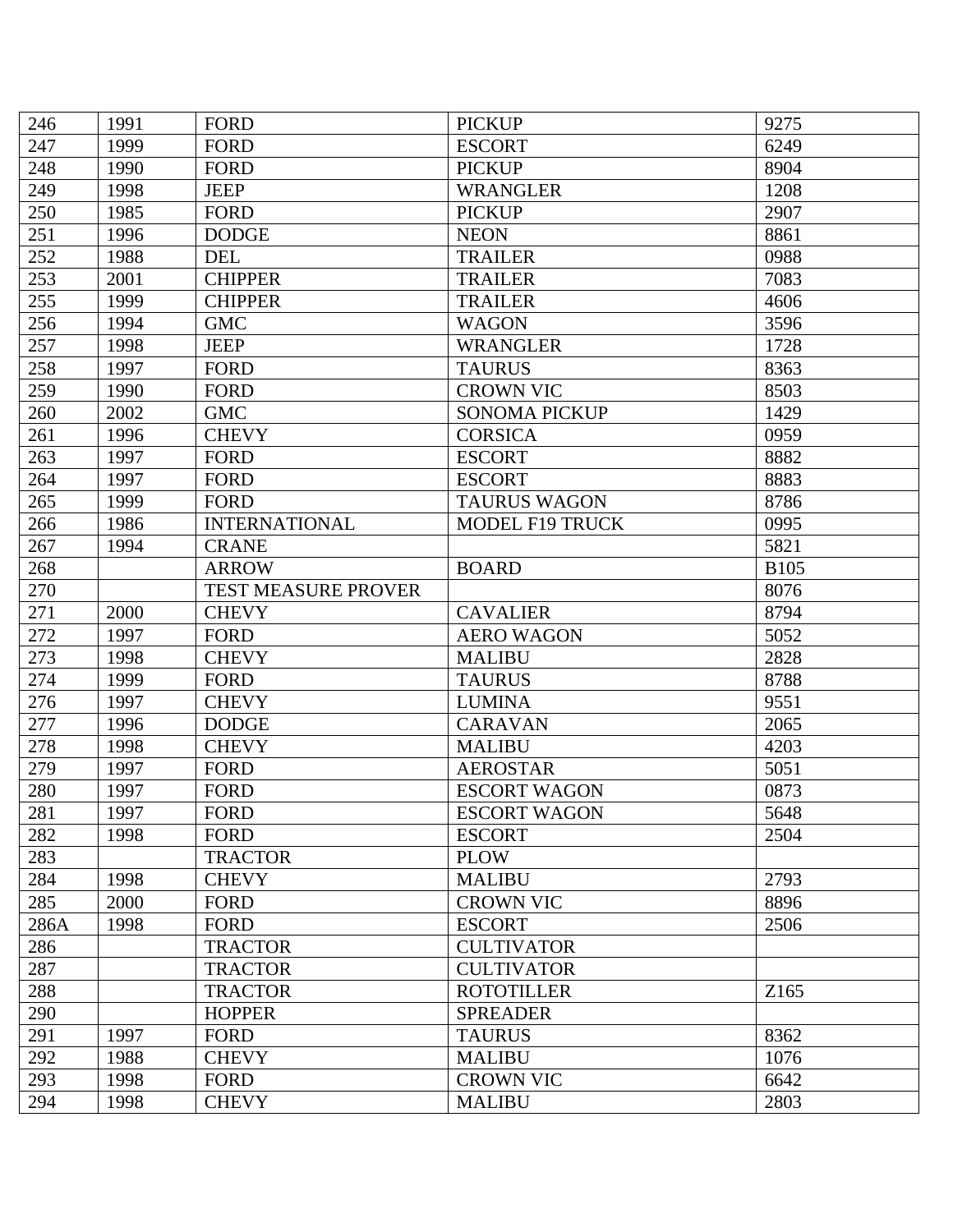| 295  | 1997 | FORD                 | <b>CROWN VIC</b>                | 8809           |
|------|------|----------------------|---------------------------------|----------------|
| 296  | 1997 | <b>CASE</b>          | TRACTOR 4210                    | 6040           |
| 297  | 1997 | <b>CASE</b>          | 4210                            | 5866           |
| 298  |      | <b>GRAVERLY</b>      | PROF .5665 MOWER                | 5184           |
| 299  |      | <b>GRAVERLY</b>      | PROF .5665 MOWER                | 7637           |
| 200A |      | <b>JACOBSEN</b>      | <b>MOWER</b>                    | 2596           |
| 201A | 1992 | <b>DYNAPAC</b>       | <b>ROLLER</b>                   | 2019           |
| 202A | 1993 | <b>GRAVERLY</b>      | <b>MOWER</b>                    | 6302           |
| 203A | 1993 | <b>GRAVERLY</b>      | <b>MOWER</b>                    | 9989           |
| 204A | 1993 | <b>GRAVERLY</b>      | <b>MOWER</b>                    | 5186           |
| 205A | 1990 | <b>JACOBSEN</b>      | <b>MOWER</b>                    | 1624           |
| 206A |      | <b>JARI</b>          | <b>SICKLE</b>                   | 1991           |
| 207A | 1983 | <b>GRAVERLY</b>      | <b>MOWER</b>                    | 7634           |
| 208A | 1984 | <b>GRAVERLY</b>      | <b>MOWER</b>                    | 6357           |
| 209A | 1990 | <b>GRAVERLY</b>      | <b>MOWER</b>                    | 5E12           |
| 210A | 1997 | <b>FORD</b>          | <b>TAURUS</b>                   | 9540           |
|      |      |                      |                                 |                |
|      |      |                      |                                 |                |
|      |      | PARKS DEPARTMENT     |                                 |                |
| 300  | 1994 | <b>FORD</b>          | <b>TAURUS</b>                   | 7819           |
| 301  | 1998 | <b>FORD</b>          | <b>TAURUS</b>                   | 0522           |
| 302  | 1993 | <b>FORD</b>          | <b>RANGER PICKUP</b>            | 4505           |
| 303  | 1998 | <b>CHEVY</b>         | S10 PICKUP                      | 1269           |
| 304  | 1997 | <b>FORD</b>          | E350 VAN 15 PASSENGER           | 1729           |
| 305  | 1984 | <b>INTERNATIONAL</b> | <b>TURF TRACTOR 484</b>         | 8471           |
| 306  | 1999 | <b>CROSS COUNTRY</b> | <b>TRAILER</b>                  | 0281           |
| 307  | 1987 | <b>LOAD RITE</b>     | <b>BOAT TRAILER</b>             | 0006           |
| 308  | 1995 | <b>JAYCO</b>         | POP-UP CAMPER                   | 0246           |
| 309  | 2000 | <b>TORO</b>          | <b>GROUNDSMASTER 345 &amp;</b>  | 0529/0533      |
|      |      |                      | <b>MOWER DECK</b>               |                |
| 310  | 2000 | <b>TORO</b>          | <b>GROUNDSMASTER 3000D</b>      | 0284           |
| 311  | 2001 | <b>TORO</b>          | <b>GROUNDSMASTER 3000D</b>      | 0161           |
| 312  | 1997 | <b>JACOBSEN</b>      | <b>FAIRWAY MOWER</b>            | 1908           |
| 313  | 1998 | <b>JACOBSEN</b>      | <b>FAIRWAY MOWER</b>            | 2161           |
| 314  | 2000 | <b>TORO</b>          | <b>GREENSMASTER 3100</b>        | 0863           |
| 315  | 1996 | <b>TORO</b>          | <b>580D WING DECK MOWER</b>     | 0843           |
| 316  | 1991 | JACOBSEN (2)         | <b>GREENS MOWER</b>             | 4441/4443      |
| 317  | 1993 | <b>JACOBSEN</b>      | <b>GREENS MOWER</b>             | 5029           |
| 318  | 1997 | JACOBSEN (2)         | <b>GREENS MOWER PGM22</b>       | 2584/2591      |
| 319  | 1992 | JACOBSEN (3)         | <b>COMMERCIAL 20 HAND MOWER</b> | 4459/1936/4004 |
| 320  | 1973 | <b>MOTT</b>          | <b>HAMMER KNIFE 88</b>          | 2583           |
| 321  | 1982 | <b>WORTHINGTON</b>   | 7 REEL TOW BEHIND GANG          |                |
|      |      |                      | <b>MOWER</b>                    |                |
| 322  |      | <b>JACOBSEN</b>      | <b>5 REEL TOW BLITZER MOWER</b> | 6075           |
| 323  | 2001 | <b>CUSHMAN</b>       | <b>COMMANDER 2200SE</b>         | 4247           |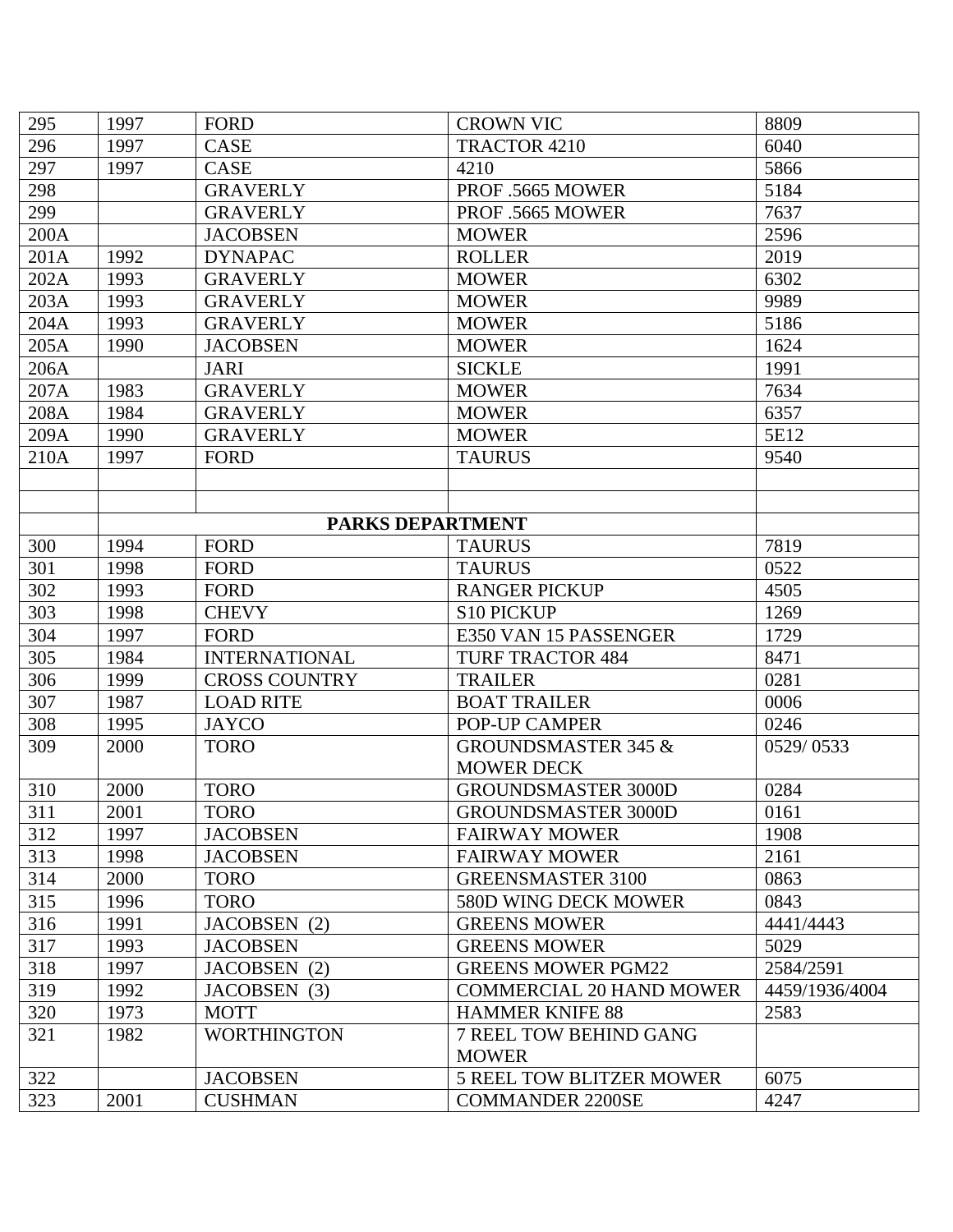| 324 | 2001 | <b>CUSHMAN</b>    | <b>COMMANDER 2200SE</b>        | 4246      |
|-----|------|-------------------|--------------------------------|-----------|
| 325 | 2001 | <b>CUSHMAN</b>    | <b>COMMANDER 2200SE</b>        | 4241      |
| 326 | 1998 | <b>CLUB CAR</b>   | CARRYALL                       | 8216      |
| 327 | 2002 | <b>CLUB CAR</b>   | ALL TURF 2 GAS W/TILT BED      | 4663      |
| 328 | 2000 | <b>KAWASAKI</b>   | MULE 2520 W/DUMP BED           | 3657      |
| 329 | 2001 | <b>KAWASAKI</b>   | MULE 2510 (DIESEL)             | 4988      |
| 330 | 1993 | <b>CUSHMAN</b>    | <b>TRUCKSTER</b>               | 4689      |
| 331 | 1993 | <b>CUSHMAN</b>    | <b>TRUCKSTER</b>               | 6280      |
| 332 | 1996 | <b>CUSHMAN</b>    | <b>TURF TRUCKSTER</b>          | 7637      |
| 333 | 1998 | <b>TORO</b>       | <b>WORKMAN 3200</b>            | 0331      |
| 334 |      | <b>JACOBSEN</b>   | 810 EXPRESS UTILTIY VEHICLE    | 2011      |
| 335 | 1997 | <b>TORO</b>       | MULTI PRO SPRAYER 1100         | 2435      |
| 336 | 2000 | <b>TORO</b>       | MULTI PRO SPRAYER 1100         | 0331      |
| 337 | 1987 | <b>SMITHCO</b>    | <b>CHICKADEE</b>               | 6244      |
| 338 | 1996 | <b>CUSHMAN</b>    | <b>GA60 TOP DRESSER</b>        | 2917      |
| 339 | 1998 | <b>TURFCO</b>     | <b>MET-R-MATIC TOP DRESSER</b> | 8865      |
| 340 | 1997 | <b>TURFCO</b>     | METE-R-MATIC III TOP DRESSER   | 8611      |
| 341 | 1990 | <b>RYAN</b>       | <b>GREENSAIRE AERATOR</b>      | 9497      |
| 342 | 2000 | <b>RYAN</b>       | <b>GREENSAIRE AERATOR</b>      | 4851      |
| 343 | 1991 | <b>TORO</b>       | SAND PRO 3000                  | 1218      |
| 344 | 1996 | <b>BROYHILL</b>   | <b>GREENSKEEPER</b>            | 4620      |
| 345 | 1993 | <b>LELY</b>       | <b>BROADCAST SPREADER</b>      | 0000      |
| 346 | 1994 | <b>LELY</b>       | <b>BROADCAST SPREADER</b>      | 0668      |
| 347 | 1974 | <b>YORK</b>       | <b>3 PT RAKE</b>               | 6634      |
| 348 | 1997 | <b>JOHN DEERE</b> | <b>EDGER E35</b>               | 8798      |
| 349 | 1982 | <b>GIANT</b>      | <b>VAC LEAF BLOWER</b>         | 9168      |
| 350 | 1996 | <b>GIANT</b>      | <b>VAC WALK BEHIND</b>         | 3192      |
| 351 | 2000 | <b>STIHL</b>      | <b>BACK PACK BLOWER</b>        | 9079      |
| 352 | 2002 | STIHL(2)          | <b>BG 85 HAND HELD BLOWER</b>  | 7322/4967 |
| 353 | 1997 | STIHL $(2)$       | <b>LINE TRIMMER FS80</b>       | 4615/4838 |
| 354 | 2003 | STIHL $(2)$       | LINE TRIMMER FS85              | 8809/4532 |
| 355 | 1985 | LITTLE WONDER     | HEDGE TRIMMER                  | 2322      |
| 356 | 1999 | <b>STIHL</b>      | POLE PRUNER SAW                | 4938      |
| 357 | 1998 | <b>STIHL</b>      | <b>CHAIN SAW</b>               | 9778      |
| 358 | 1984 | <b>STIHL</b>      | <b>CHAIN SAW</b>               | 0114      |
| 359 | 1991 | STIHL(2)          | <b>CHAIN SAW</b>               | 0225/5015 |
| 360 | 1998 | <b>STIHL</b>      | S-026 CHAIN SAW                | 5063      |
| 361 | 1998 | <b>HONDA</b>      | PRESSURE WASHER                | 6774      |
| 362 | 1996 | <b>TORO</b>       | <b>SNOW BLOWER</b>             | 0300      |
| 363 | 1988 | <b>HOMELITE</b>   | 2400 GENERATOR                 | 0157      |
| 364 | 1986 | <b>HONDA</b>      | 2200X GENERATOR                | 8253      |
| 365 | 1990 | <b>HOMELITE</b>   | <b>WATER PUMP</b>              | 0004      |
| 366 | 1986 | <b>SWENSON</b>    | <b>V-BOX SALT SPREADER</b>     | 3569      |
| 367 | 1998 | <b>NEW IDEA</b>   | <b>MANURE SPREADER</b>         | 1661      |
| 368 |      | <b>NEW IDEA</b>   | HAY WAGON 7'X14'               | 3483      |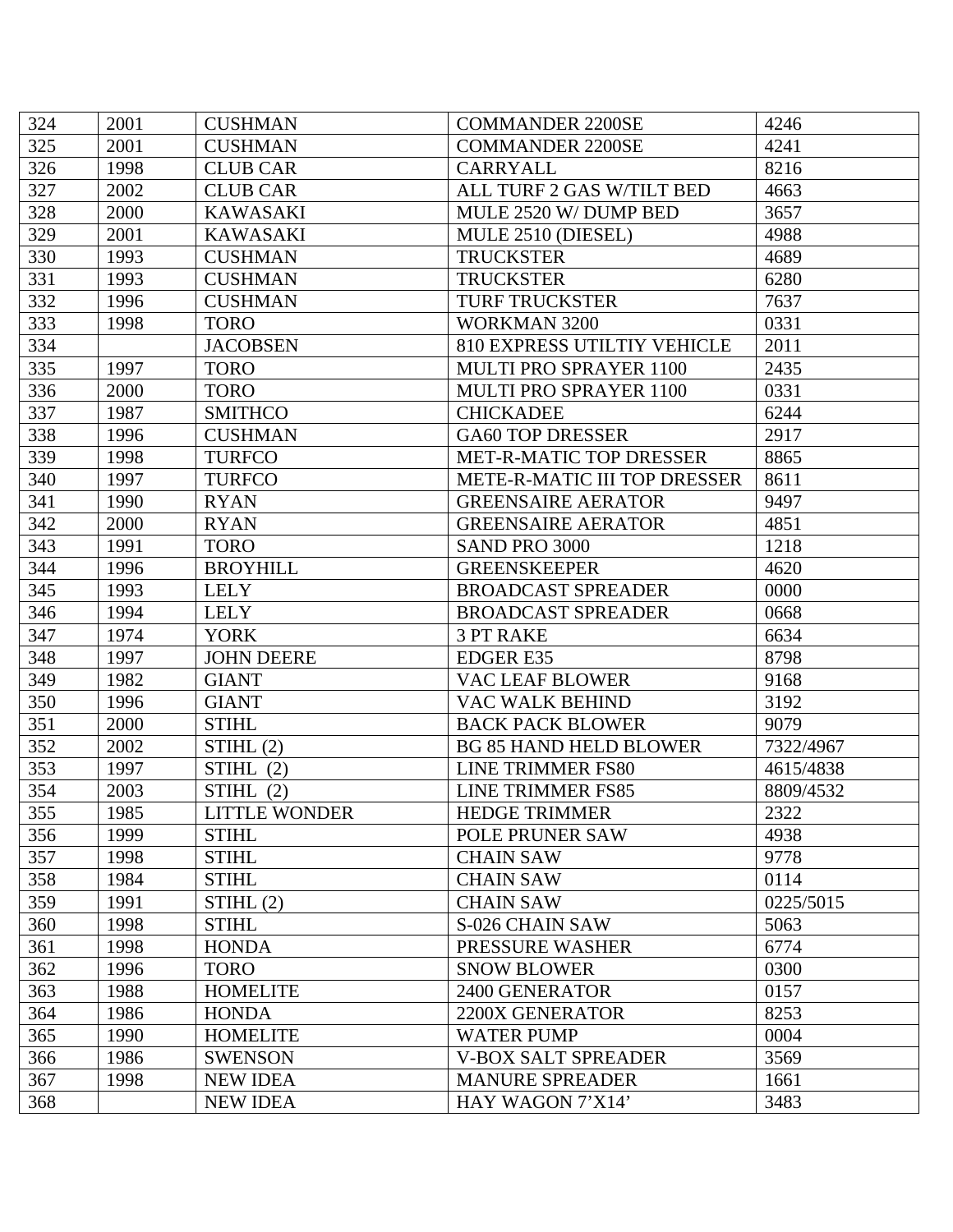| 369 |      | <b>FARM WAGON</b>    | 6 1/2'W BY 12'LONG              |                     |
|-----|------|----------------------|---------------------------------|---------------------|
| 370 | 1997 | <b>FORD</b>          | POST HOLE AUGER                 | 2057B               |
| 371 | 1986 | <b>JOHN DEERE</b>    | <b>BACKHOE BUCKET 310C</b>      |                     |
| 372 | 1986 | <b>CASE</b>          | <b>TRACKHOE BUCKET 125B</b>     |                     |
| 373 |      | <b>SPIKER</b>        | <b>REEL UNIT</b>                |                     |
| 374 |      | <b>TORO</b>          | TRI PLEX THACHING REELS(3)      |                     |
|     |      |                      | TRI PLEX REEL MOWERS (3)        |                     |
| 375 | 2001 | <b>CANON</b>         | <b>COPIER</b>                   | 2492                |
| 376 |      | <b>SHARP</b>         | <b>COPIER</b>                   | 501Y                |
| 377 | 2003 | DIMENSION (4)        | <b>2 PERSON KAYAK</b>           | K <sub>203</sub>    |
| 378 |      | <b>KG INDUSTRIES</b> | <b>SUBMERGIBLE WATERCRAFT</b>   |                     |
|     |      |                      | <b>TRAILER</b>                  |                     |
| 379 | 1994 | <b>DISCOVERY</b>     | 14' ROW BOAT                    | 2487                |
| 380 | 1994 | <b>DISCOVERY</b>     | 14' ROW BOAT                    | 2480                |
| 381 | 2002 | <b>SEA NYMPH</b>     | 14' ROW BOAT                    | <b>GLCA290JA202</b> |
| 382 | 2002 | <b>SEA NYMPH</b>     | 14' ROW BOAT                    | <b>GLCA322JA202</b> |
| 383 | 2002 | <b>SEA NYMPH</b>     | 14' ROW BOAT                    | <b>GLCA355JA202</b> |
| 384 | 1971 | <b>GRUMMAN</b> (2)   | 17' CANOE                       | 4248/P517           |
| 385 | 1988 | GRUMMAN (2)          | 17' CANOE                       | D888/A585           |
| 386 | 1985 | <b>GRUMMAN</b> (3)   | 17' CANOE                       | 7087/5313/1273      |
| 387 |      | <b>WEERES</b>        | 11' PADDLEBOAT                  | 0787                |
| 388 |      | <b>WEERES</b>        | 11' PADDLEBOAT                  | 40686               |
| 389 |      | <b>WEERES</b>        | 11' PADDLEBOAT                  | 50686               |
| 390 |      | <b>WEERES</b>        | 11' PADDLEBOAT                  | 0277                |
| 391 |      | <b>WEERES</b>        | POONTOONS FOR                   |                     |
|     |      |                      | PADDLEBOATS (4)                 |                     |
| 392 |      | <b>WEERES</b>        | POONTOONS FOR                   |                     |
|     |      |                      | PADDLEBOATS (4)                 |                     |
| 393 |      | <b>WEERES</b>        | POONTOONS FOR                   |                     |
|     |      |                      | PADDLEBOATS (4)                 |                     |
| 394 |      | <b>WEERES</b>        | POONTOONS FOR                   |                     |
|     |      |                      | PADDLEBOATS (4)                 |                     |
| 395 |      | <b>HEXAGON</b>       | <b>WOODEN TABLES (4)</b>        |                     |
| 396 |      | <b>HEXAGON</b>       | <b>WOODEN TABLES (4)</b>        |                     |
| 397 |      | <b>HEXAGON</b>       | <b>WOODEN TABLES (4)</b>        |                     |
| 398 |      | <b>COOK STOVE</b>    | <b>CIRCA 1920</b>               |                     |
| 399 |      | <b>DUELL</b>         | <b>3 BASIN FAUCET SINK</b>      |                     |
| 400 |      | <b>HOBART</b>        | <b>COUNTER WARM-UP CABINETS</b> |                     |
| 401 | 1987 | <b>CORNELIUS</b>     | <b>SODA DISPENSER</b>           |                     |
| 402 | 1988 | <b>CORNELIUS</b>     | <b>SODA DISPENSER</b>           |                     |
| 403 |      | <b>DELFIELD</b>      | <b>4 DOOR FREEZER</b>           | 1120-T              |
| 404 |      | <b>DELFIELD</b>      | <b>4 DOOR REFRIGERATOR</b>      | $547-T$             |
| 405 |      | <b>MANITOWOC</b>     | <b>ICE MAKER</b>                | 0834                |
| 406 |      | <b>VACULATOR</b>     | <b>3 POT COFFEE MAKER</b>       | 6142                |
| 407 |      | <b>HALSEY TAYLOR</b> | <b>WATER FOUNTAIN</b>           | 2614                |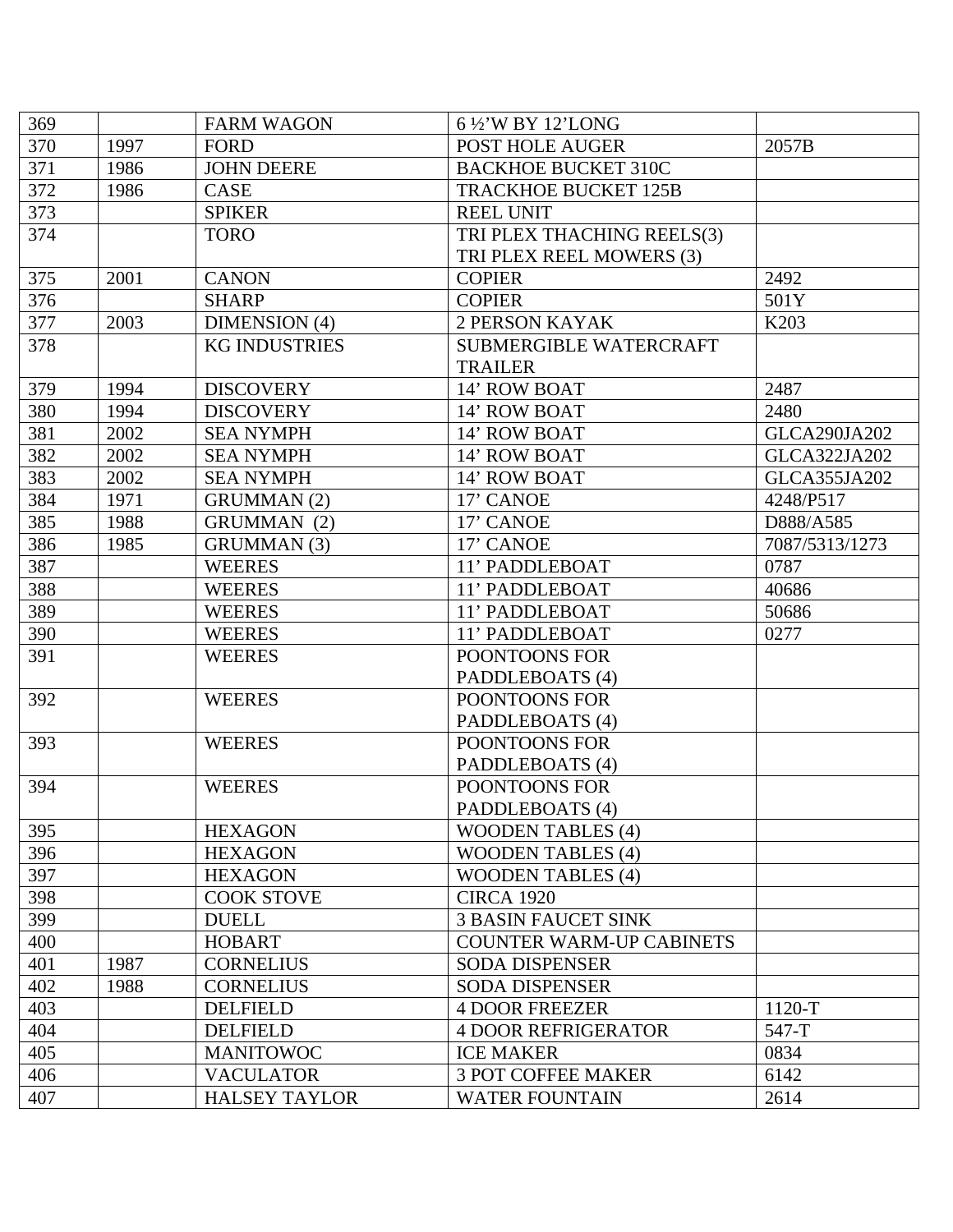| 408 |      | <b>TAPCO</b>       | <b>BENDING TOOL</b>     |                |
|-----|------|--------------------|-------------------------|----------------|
| 409 |      | <b>DEWALT</b>      | <b>TABLE SAW</b>        | 3335           |
| 410 |      | <b>DEWALT</b>      | <b>RADIAL ARM SAW</b>   |                |
| 411 |      | <b>ENERPAC</b>     | <b>BEARING PRESS</b>    |                |
| 412 |      | <b>BLACKBOARD</b>  | 4'X6'                   |                |
| 413 |      | <b>TREE STANDS</b> |                         |                |
| 414 |      | <b>TREE STANDS</b> |                         |                |
| 415 |      | <b>TREE STANDS</b> |                         |                |
| 416 |      | <b>TREE STANDS</b> |                         |                |
| 417 |      | <b>TREE STANDS</b> |                         |                |
| 418 |      | <b>TREE STANDS</b> |                         |                |
| 419 |      | <b>TREE STANDS</b> |                         |                |
| 420 |      | <b>TREE STANDS</b> |                         |                |
| 421 |      | <b>IDEAL FORTE</b> | PAPER CUTTER STAND      | 5466           |
| 422 |      | <b>CHAIRS</b>      | LADDERBACK (6)          |                |
| 423 |      | <b>TABLE</b>       | $4\frac{1}{2}$ ROUND    |                |
| 424 | 1997 | SKULT(3)           | <b>TOP LOADING KILN</b> | 1333           |
| 425 |      | SHIMPO (2)         | <b>POTTERS WHEEL</b>    |                |
| 426 |      | RANDALL (2)        | <b>KICK WHEEL</b>       | 6068/6703      |
| 427 |      | RANDALL (2)        | <b>KICK WHEEL</b>       | 6664/6702      |
| 428 |      | RANDALL (3)        | <b>KICK WHEEL</b>       | 6701/6665/5530 |

|     | <b>BUILDINGS &amp;</b> |                            |  |
|-----|------------------------|----------------------------|--|
|     | <b>GROUNDS</b>         |                            |  |
| 501 | <b>LICKETY SPLIT</b>   | LOG SPLITTERS (2)          |  |
| 502 | <b>VERMEER</b>         | 24" TREE SPADE W/3PT HITCH |  |
| 503 | <b>WHEEL HORSE</b>     | <b>RIDING MOWER</b>        |  |
| 504 | WHEEL HORSE            | <b>GARDEN TRACTOR</b>      |  |
| 505 | <b>SWENSON</b>         | <b>SAND SPREADER</b>       |  |
| 506 | <b>SWENSON</b>         | <b>SAND SPREADER</b>       |  |
| 507 | <b>MINOLTA</b>         | EP-1080 COPIER             |  |
| 508 | <b>SAVIN</b>           | 9935 DPE COPIER            |  |
| 509 | <b>SAVIN</b>           | 9945 DPE COPIER            |  |
| 510 | <b>SAVIN</b>           | 9935 DPE COPIER            |  |
| 511 | <b>RICOH</b>           | 2238C COPIER               |  |
| 512 | <b>SAVIN</b>           | 2535 COPIER                |  |
| 513 | <b>GESTETNER</b>       | 2712 COPIER                |  |
| 514 | <b>GESTETNER</b>       | 2712 COPIER                |  |
| 515 | <b>5 ASSORTED</b>      | <b>FILE CABINETS</b>       |  |
| 516 | <b>5 ASSORTED</b>      | <b>FILE CABINETS</b>       |  |
| 518 | <b>6 ASSORTED</b>      | <b>DESKS</b>               |  |
| 519 | <b>6 ASSORTED</b>      | <b>DESKS</b>               |  |
| 520 | <b>ASSORTED</b>        | <b>COMPUTER EQUIPMENT</b>  |  |
| 521 | <b>ASSORTED</b>        | <b>COMPUTER EQUIPMENT</b>  |  |
|     |                        |                            |  |